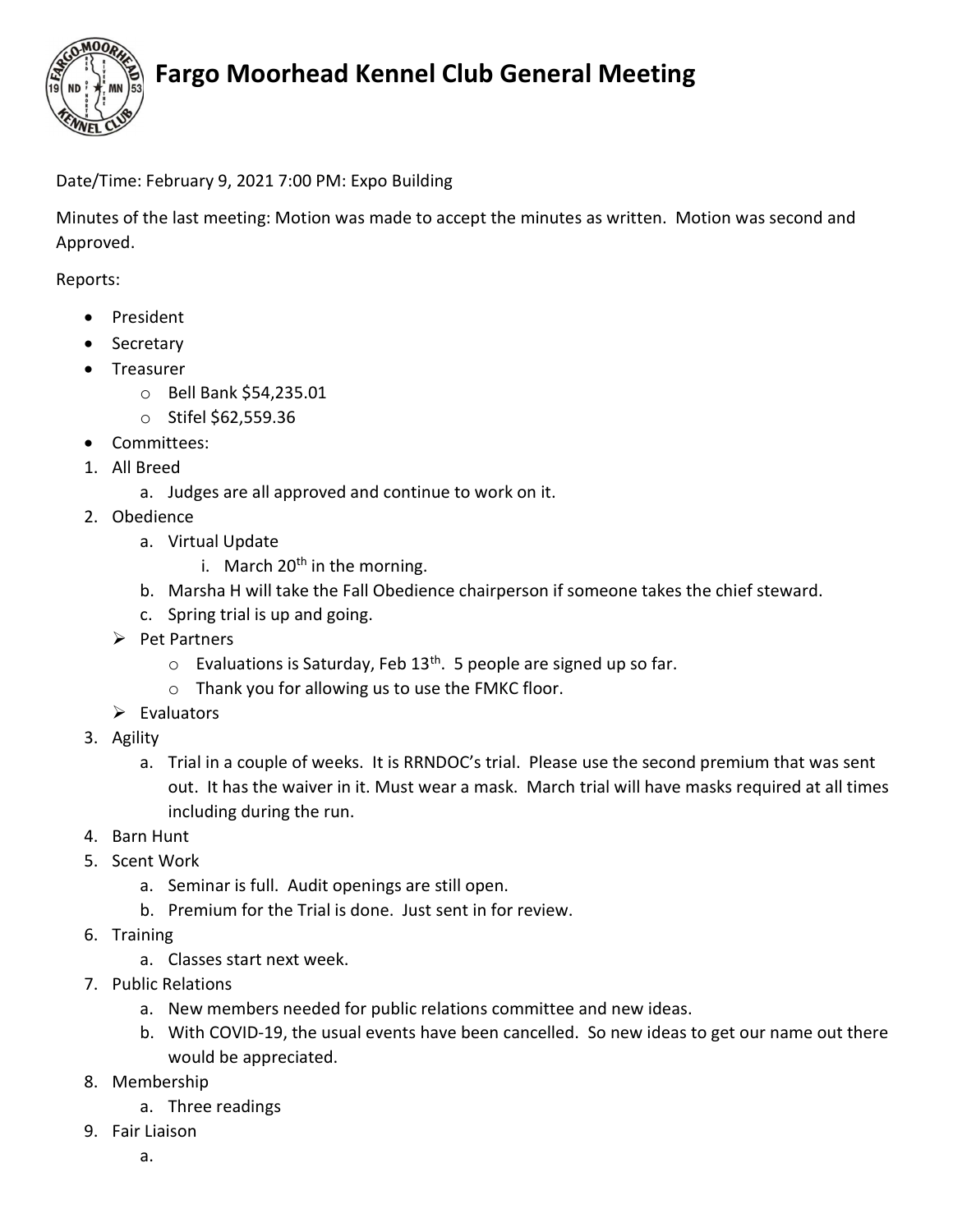



- b. All Breed show dates have been corrected.
- 10. Building Manager
- 11. Kitchen Committee
- 12. Legislative Update

#### Unfinished Business:

- AKC Member Club update
	- o Jean received a letter from AKC it reads as follows:
		- Thank you for providing the Application for Membership along with the voting information and affirmation of Bylaw Review form. The FMKC completed application and fees will be reported for publication to AKC's Board at the April 2021 Board Meeting, May 2021 Board Meeting and June 2021 Board Meeting. Following the second publication, your request for member status will be formally acted upon by our Board (for Member) at a third meeting in July and then brought to AKC Delegates for a vote at a Delegates' meeting in September 2021. The club will be advised of its member club status after the Delegates' meeting.

#### New Business:

- Reviewed the floor policy.
	- $\circ$  Changing the wording for the Price for private lessons is \$10 per hour per person.
	- o Redefining Instructors 3 pm Friday until 10 pm on Sunday.
		- **Discussion** please take your name off the calendar if you are cancelling your floor time. Possible another paragraph for when people who continually do not show up for their scheduled time is needed.
		- When signing up on the calendar, please add all the names to the calendar that will be attending. This is in case people need to be called for updates of the use of the building or entering the fairground.
- **•** Trial Committees
	- $\circ$  Suggesting having reports from trial committees' chairs and co-chairs so, if needed, someone stepping in would know what needs to be done and what has been done. AKC has suggestions for the contents of the reports.
- Trial certificates for free classes
	- o Have our drawings at two different times for those who volunteer who come early and leave early and for those who come later and stay later.
- Zoom meetings was discussed.
- Expense reports need to be submitted within 60 days.

#### First Readings

Three people are interested in becoming members. Amy Campbell, Crystal Wilson, Debra Bach